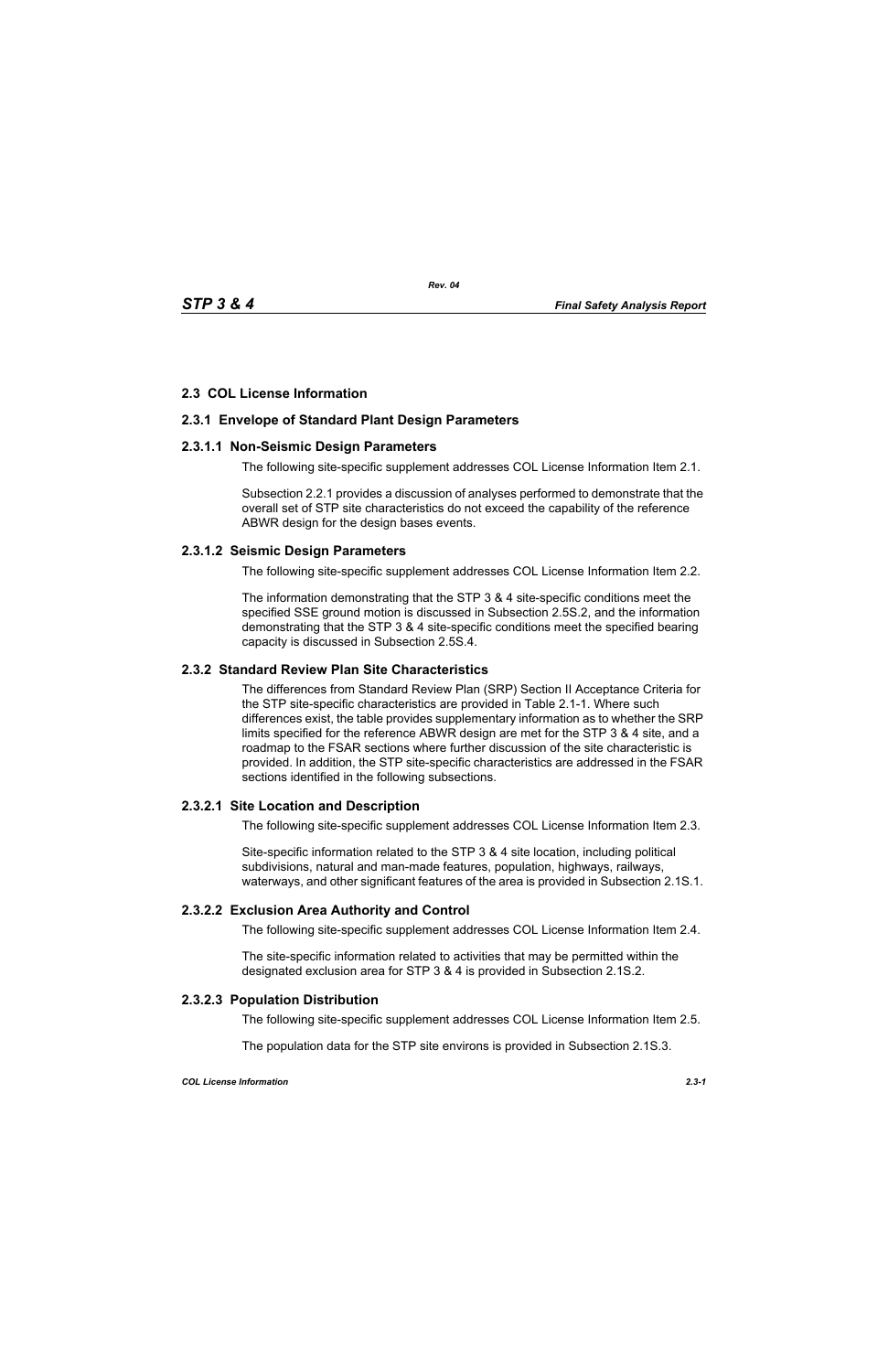## **2.3.2.4 Identification of Potential Hazards in Site Vicinity**

The following site-specific supplement addresses COL License Information Item 2.6.

Information with respect to industrial, military, and transportation facilities and routes to establish the presence and magnitude of potential external hazards at the STP site is provided in Subsections 2.2S.1 and 2.2S.2.

#### **2.3.2.5 Evaluation of Potential Accidents**

The following site-specific supplement addresses COL License Information Item 2.7.

The potential accident situations in the vicinity of the STP site and the bases for which these potential accidents are accommodated in the design are provided in Subsection 2.2S.3.

#### **2.3.2.6 External Impact Hazards**

The following site-specific supplemental information addresses COL License Information Item 2.8.

A review and evaluation of the effects on the protection criteria of external impact hazards at the STP site, such as general aviation or nearby explosions, is provided in Subsection 2.2S.3.

#### **2.3.2.7 Local Meteorology**

The following site-specific supplement addresses COL License Information Item 2.9.

A description of the local meteorology for the STP site is provided in Subsection 2.3S.2.

#### **2.3.2.8 Onsite Meteorological Measurements Program**

The following site-specific supplement addresses COL License Information Item 2.10.

A description of the onsite meteorological measurements program for STP 3 & 4 is provided in Subsection 2.3S.3.

## **2.3.2.9 Short-Term Dispersion Estimates for Accidental Atmospheric Releases**

The following site-specific supplement addresses COL License Information Item 2.11.

The STP 3 & 4 site-specific short-term dispersion estimates are provided in Subsection 2.3S.4. This information is used to ensure that the envelope values provided in Tables 15.6-3, 15.6-7, 15.6-13, 15.6-14 and 15.6-18 of relative concentrations are not exceeded for the STP site.

## **2.3.2.10 Long-Term Diffusion Estimates**

The following site-specific supplement addresses COL License Information Item 2.12.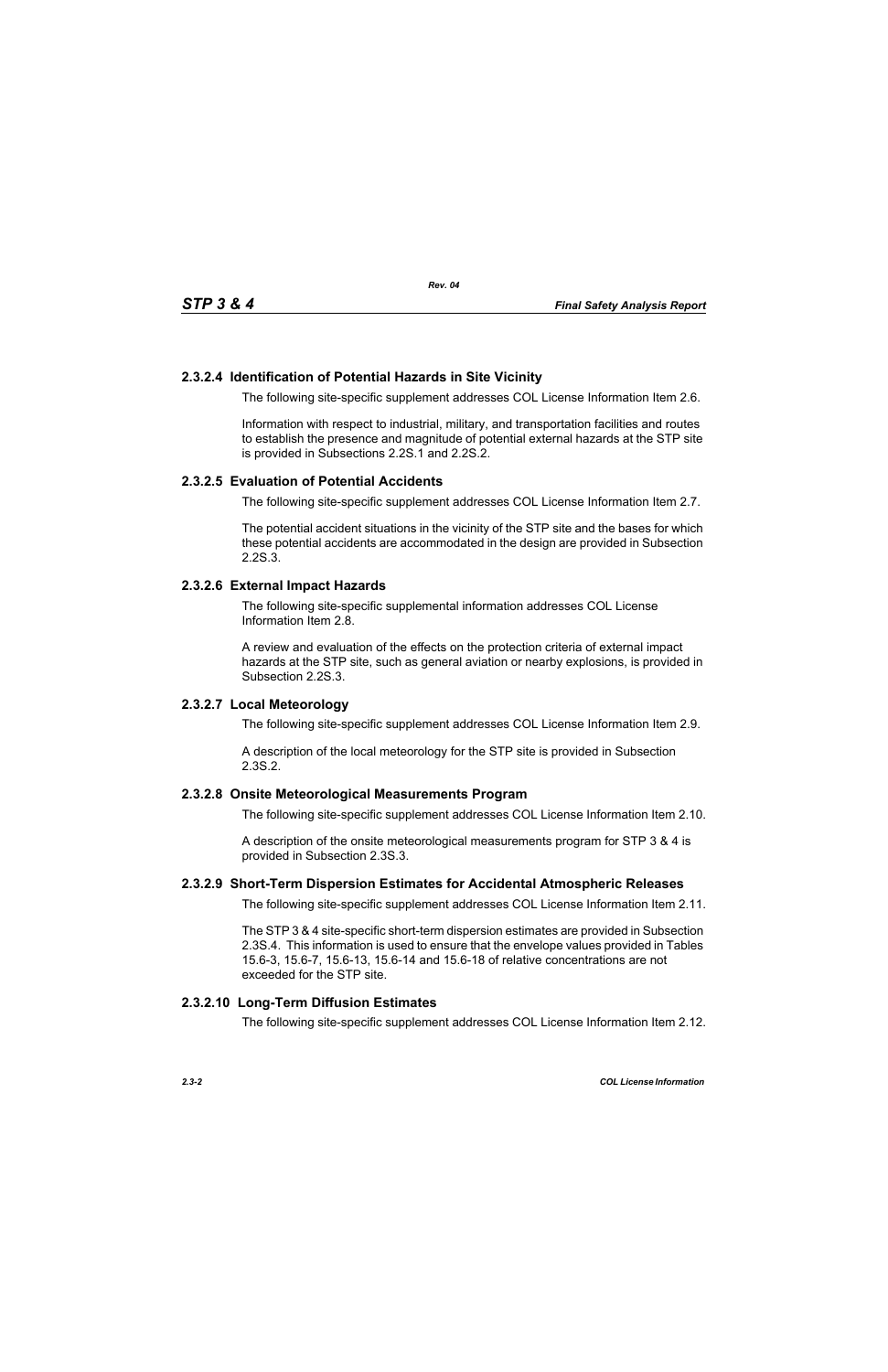The annual average atmospheric dispersion values for reactive releases are provided in Subsection 2.3S.5.

# **2.3.2.11 Hydrologic Description**

The following site-specific supplement addresses COL License Information Item 2.13.

A detailed description of all major hydrologic features on or in the vicinity of the STP site is provided in Subsection 2.4S.1. A specific description of the site and all safetyrelated elevations, structures, exterior accesses, equipment, and systems from the standpoint of hydrology considerations is also provided in Subsection 2.4S.1.

## **2.3.2.12 Floods**

The following site-specific supplement addresses COL License Information Item 2.14.

Site-specific information related to historical flooding and potential flooding at the STP site, including flood history, flood design considerations, and effects of local intense precipitation, is provided in Subsection 2.4S.2.

## **2.3.2.13 Probable Maximum Flood on Streams and Rivers**

The following site-specific supplement addresses COL License Information Item 2.15.

Site-specific information related to design-basis flooding at the STP site and the extent of flood protection required for the STP 3 & 4 safety-related structures, systems, and components (SSCs) is provided in Section 2.4S.3.

## **2.3.2.14 Ice Effects**

The following site-specific supplement addresses COL License Information Item 2.16.

The evaluation demonstrating that safety-related facilities and the water supply for STP 3 & 4 are not affected by ice flooding or blockage is provided in Subsection 2.4S.7.

## **2.3.2.15 Cooling Water Channels and Reservoirs**

The following site-specific supplement addresses COL License Information Item 2.17.

The basis for the hydraulic design of the main cooling reservoir (MCR) and channels used to transport and impound the cooling water supply for STP 3 & 4 is provided in Subsection 2.4S.8.

## **2.3.2.16 Channel Diversions**

The following site-specific supplement addresses COL License Information Item 2.18.

Site-specific information related to channel diversion for the STP site is provided in Subsection 2.4S.9.

## **2.3.2.17 Flooding Protection Requirements**

The following site-specific supplement addresses COL License Information Item 2.19.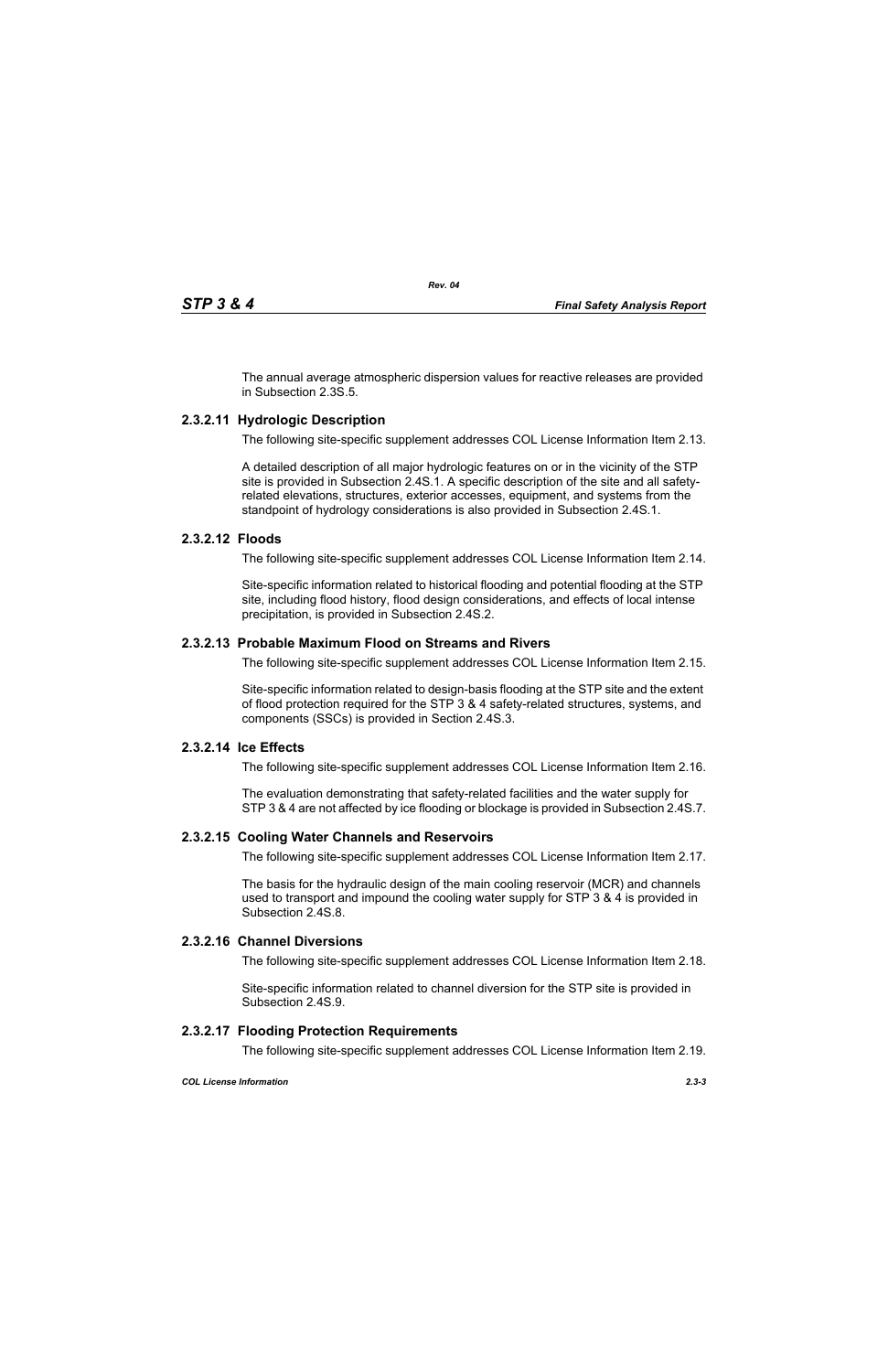Information related to the flooding protection requirements for the STP site is provided in Subsection 2.4S.10.

# **2.3.2.18 Cooling Water Supply**

The following site-specific supplement addresses COL License Information Item 2.20.

The natural events that may reduce or limit the available cooling water supply and the measures taken to ensure that an adequate water supply exists to operate and shut down STP 3 & 4 are identified in Subsection 2.4S.11.

# **2.3.2.19 Accidental Release of Liquid Effluents in Ground and Surface Waters**

The following site-specific supplement addresses COL License Information Item 2.21.

The ability of the surface water environment at the STP site to disperse, dilute, or concentrate accidental releases is discussed in Subsection 2.4S.13. The effects of these releases on existing and known future uses of surface water resources are discussed in Subsections 2.4S.12 and 2.4S.13.

# **2.3.2.20 Technical Specifications and Emergency Operation Requirement**

The following site-specific supplement addresses COL License Information Item 2.22.

Flood protection measures for the STP 3 & 4 safety-related facilities, and provisions used to ensure that an adequate water supply is available to shut down and cool the reactor, are described in Subsection 2.4S.14. The need for technical specifications and/or emergency procedures to ensure these measures is also discussed in Subsection 2.4S.14.

# **2.3.2.21 Basic Geological and Seismic Information**

The following site-specific supplement addresses COL License Information Item 2.23.

Site-specific information related to regional and site physiography, geomorphology, stratigraphy, lithology, and tectonics for the STP site is provided in Subsection 2.5S.1.

# **2.3.2.22 Vibratory Ground Motion**

The following site-specific supplement addresses COL License Information Item 2.24.

The STP 3 & 4 site-specific geological, seismological, and geotechnical data, including a comparison of the site-specific SSE (ground motion response spectra) to the design ground spectra (certified seismic design response spectra) in Subsection 2.3.1.2, are discussed in Subsection 2.5S.2.

# **2.3.2.23 Surface Faulting**

The following site-specific supplement addresses COL License Information Item 2.25.

The site-specific geological data used to evaluate surface faulting at STP 3 & 4 is provided in Subsection 2.5S.3.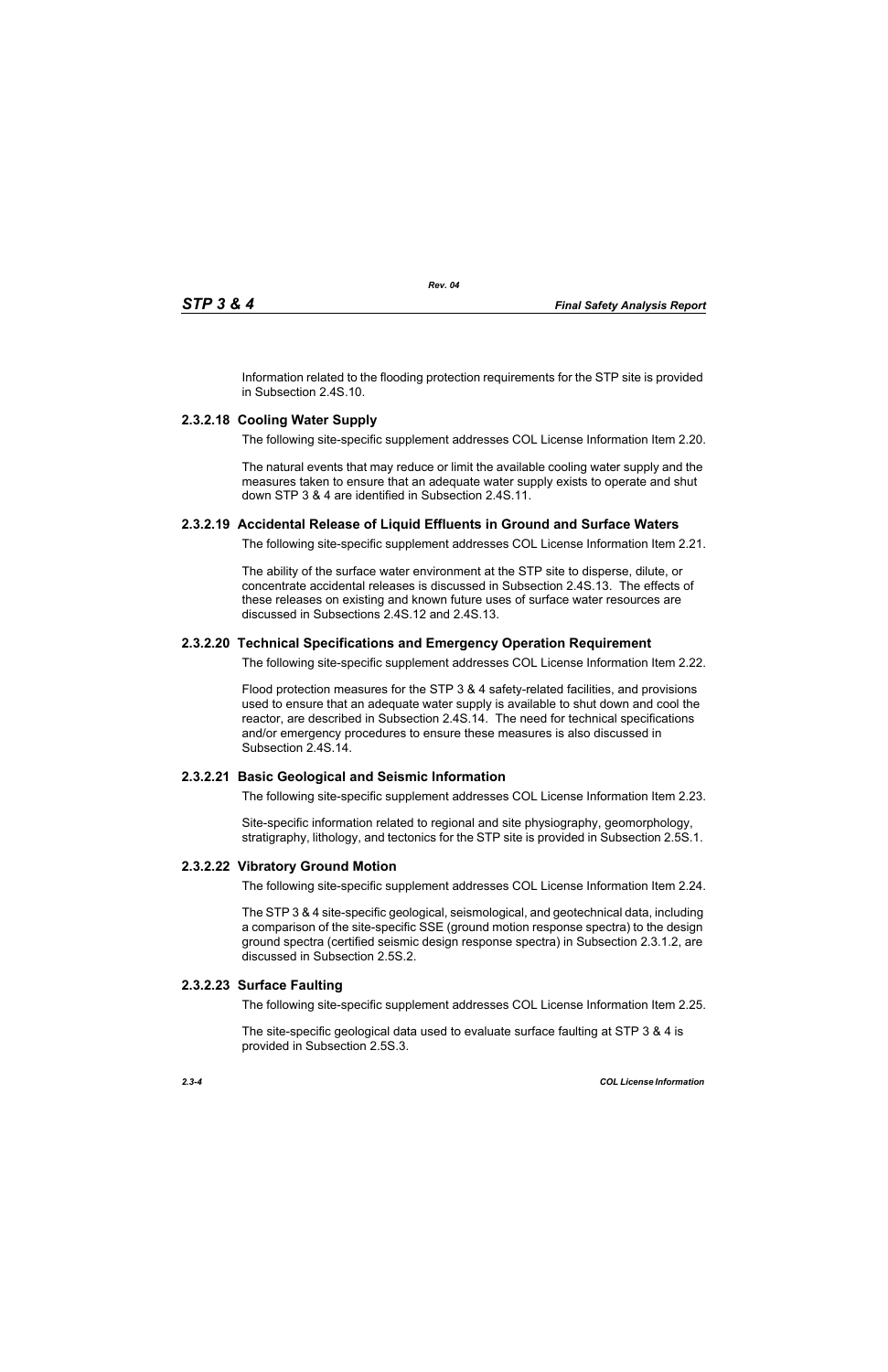## **2.3.2.24 Stability of Subsurface Material and Foundation**

The following site-specific supplement addresses COL License Information Item 2.26.

Information concerning the properties and stability of site-specific soils and rocks under both static and dynamic conditions including the vibratory ground motions associated with the STP site-specific SSE is provided in Subsections 2.5S.2 and 2.5S.4.

## **2.3.2.25 Site and Facilities**

The following site-specific supplement addresses COL License Information Item 2.27.

The detailed description of the STP site conditions and geologic features is provided in Subsection 2.5S.1. This description includes site topographical features and the location of various Seismic Category I structures and appurtenances (pipelines, channels, etc.) with respect to the source of normal and emergency cooling water.

## **2.3.2.26 Field Investigations**

The following site-specific supplement addresses COL License Information Item 2.28.

A discussion of field investigations conducted at the STP site is provided in Subsection 2.5S.4, including the type, quantity, extent, and purpose of the field explorations. Subsection 2.5S.4 and associated appendices include logs of the borings and test pits and results of geophysical surveys, presented in tables and profiles. Records of field permeability tests and other special field tests are also provided.

## **2.3.2.27 Laboratory Investigations**

The following site-specific supplement addresses COL License Information Item 2.29.

The number and type of laboratory tests conducted to assess the STP site and the location of samples taken as part of the field investigations are provided in tabular form in Subsection 2.5S.4. The results of laboratory tests on disturbed and undisturbed soil samples obtained from field investigations are also provided in Subsection 2.5S.4.

## **2.3.2.28 Subsurface Conditions**

The following site-specific supplement addresses COL License Information Item 2.30.

Details on subsurface conditions at the STP site are provided in Subsections 2.4S.12, 2.5S.1, 2.5S.2, and 2.5S.4. The subsurface conditions were investigated and the details are provided on the engineering classifications and descriptions of the soils supporting the foundations for STP 3 & 4. The information discussed includes the history of soil deposition and erosion, past and present groundwater levels, other preloading influences, and any soil characteristics that may present a hazard to plant safety. Profiles through the Seismic Category I structures are provided that show generalized subsurface features beneath these structures.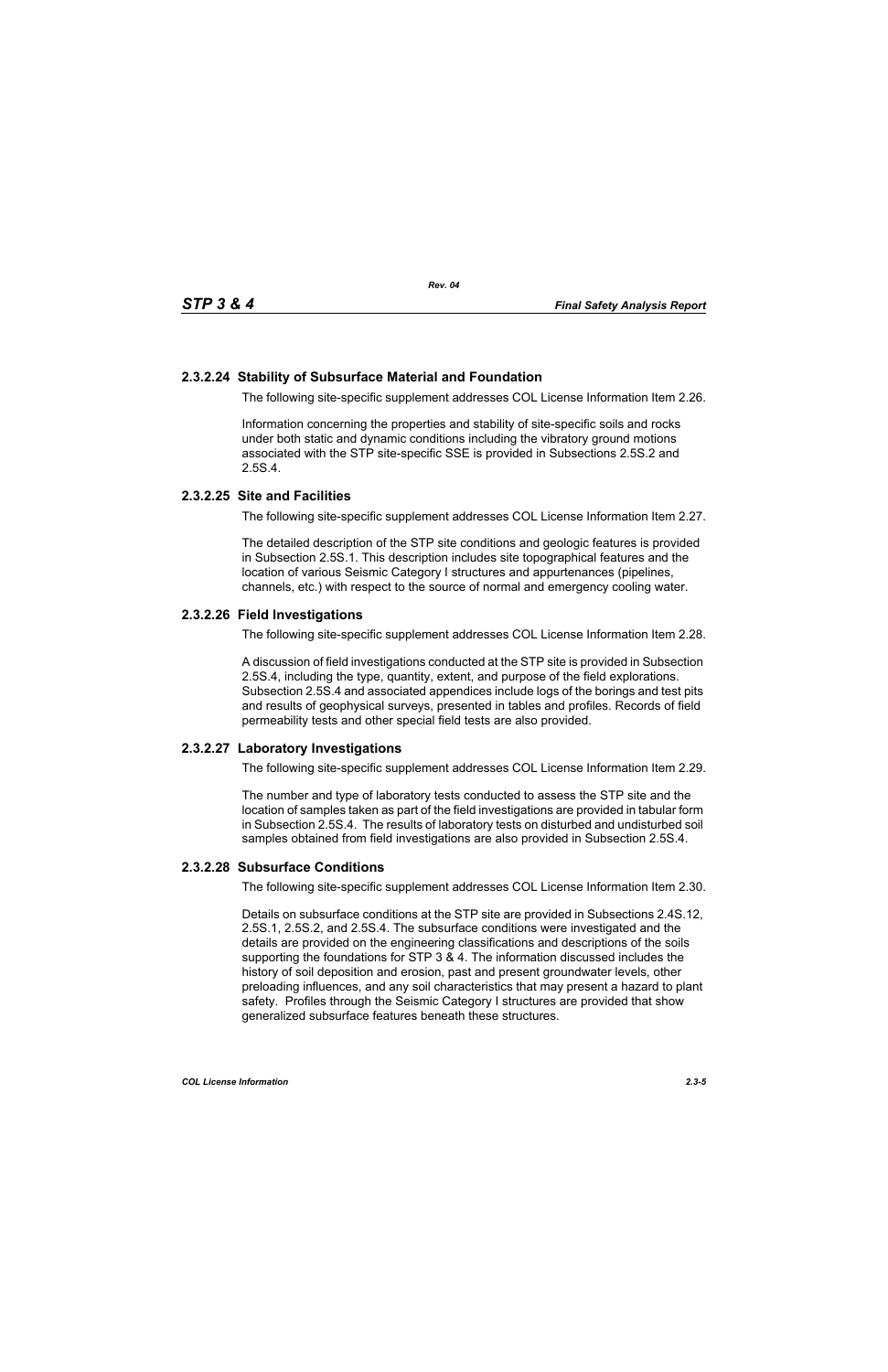## **2.3.2.29 Excavation and Backfilling for Foundation Construction**

The following site-specific supplement addresses COL License Information Item 2.31.

A description of the excavation and backfilling required for construction of the STP 3 & 4 foundations is provided in Subsection 2.5S.4. The site-specific soil properties below the base of the foundations are described. This description includes the configuration, along with detailed longitudinal sections and cross-sections of other safety-related STP 3 & 4 structures, including the ultimate heat sinks (UHS) and Seismic Category I buried pipes and electrical ducts. Data concerning the extent (horizontally and vertically) of all Seismic Category I excavations, fills, and slopes are provided. The locations, elevations, and grades for excavated slopes are described and shown on plot plans and typical cross-sections. A discussion of excavating and dewatering methods, excavation depths below grade, field inspection and testing of excavations, protection of foundation excavations from deterioration during construction, and the foundation dental fill work is provided in Subsections 2.4S.12 and 2.5S.4. The sources, quantities, and static and dynamic engineering properties of borrowed materials are described.

## **2.3.2.30 Effect of Groundwater**

The following site-specific supplement addresses COL License Information Item 2.32.

An analysis of the groundwater conditions at the STP site is provided in Subsections 2.4S.12 and 2.5S.4, including the effects of groundwater on site geotechnical properties such as total and effective unit weights, cohesion and angle of internal friction, and dynamic soil properties.

## **2.3.2.31 Liquefaction Potential**

The following site-specific supplement addresses COL License Information Item 2.33.

The liquefaction potential for the STP site under and around all Seismic Category I structures, including Category I buried pipelines and electrical ducts, is addressed in Subsection 2.5S.4. Justification for the selection of the soil properties used in the liquefaction potential evaluation (e.g., laboratory tests, field tests, and published data), the magnitude and duration of the earthquake, and the number of cycles of earthquakes is also provided in Subsection 2.5S.4.

## **2.3.2.32 Response of Soil and Rock to Dynamic Loading**

The following site-specific supplement addresses COL License Information Item 2.34.

The dynamic soil properties for the STP site, in terms of shear modulus and material damping as a function of shear strain, are discussed in Subsection 2.5S.4. These strain-dependent properties are used in the determination of the ground motion response spectra (site-specific SSE). Due to the depth to rock at the STP site, only soil properties are investigated for STP 3 & 4.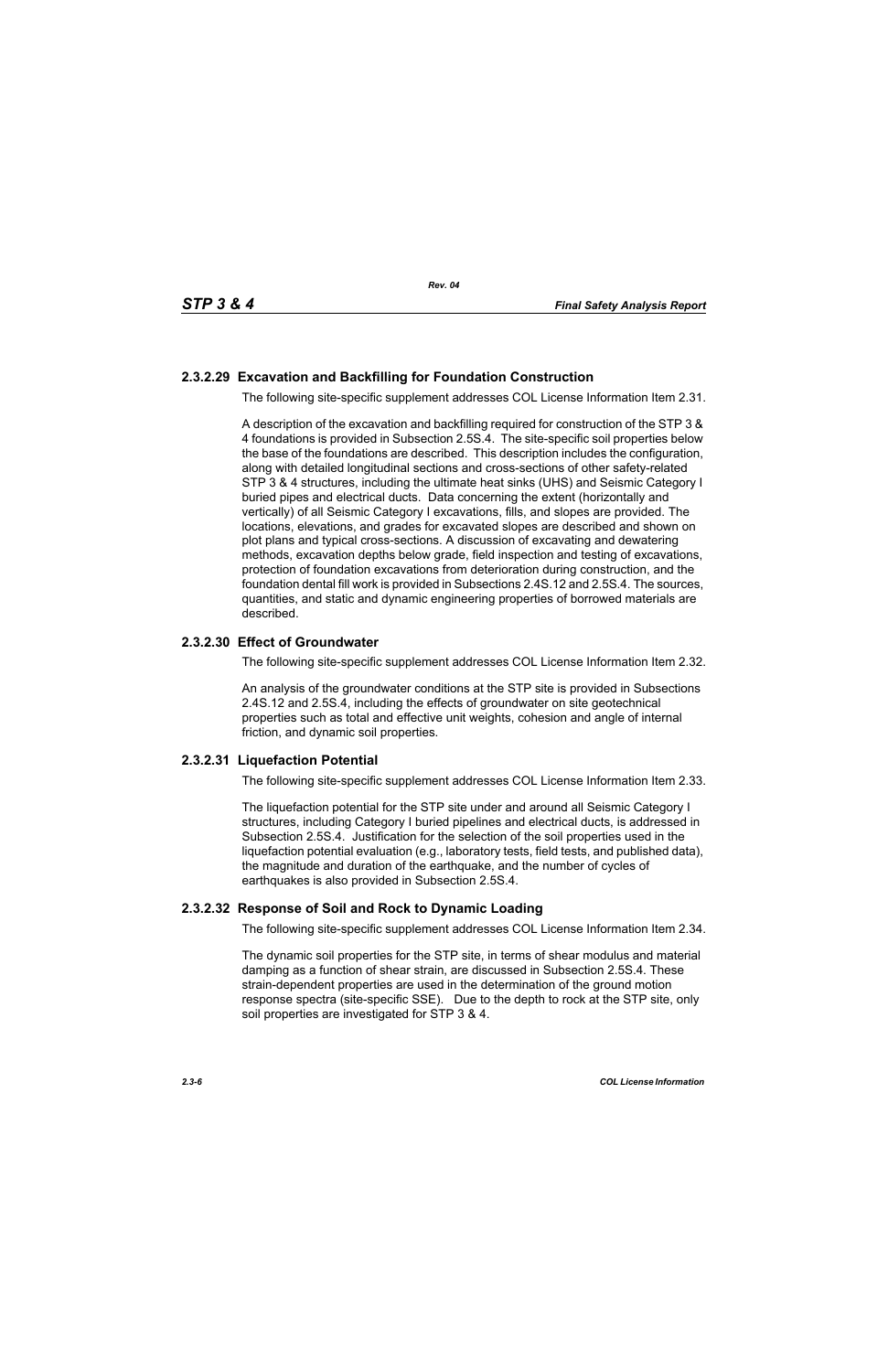#### **2.3.2.33 Minimum Soil Bearing Capacity**

The following site-specific supplement addresses COL License Information Item 2.35.

Minimum static bearing capacity at the foundation level of the Reactor and Control Buildings is discussed in Subsection 2.5S.4. Bearing capacity of the foundation material for the other STP 3 & 4 safety-related facilities is also discussed in Subsection 2.5S.4.

#### **2.3.2.34 Earth Pressures**

The following site-specific supplement addresses COL License Information Item 2.36.

The site-specific evaluation of static and dynamic lateral earth pressures and hydrostatic groundwater pressures acting on the STP 3 & 4 safety-related facilities is provided in Subsection 2.5S.4.

#### **2.3.2.35 Soil Properties for Seismic Analysis of Buried Pipes**

The following site-specific supplement addresses COL License Information Item 2.37.

The soil properties used for the seismic analysis of Seismic Category I buried pipes and electrical conduits for STP 3 & 4 are provided in Subsection 2.5S.4.

#### **2.3.2.36 Static and Dynamic Stability of Facilities**

The following site-specific supplement addresses COL License Information Item 2.38.

A description of the static and dynamic stability of the STP 3 & 4 facilities is provided in Subsection 2.5S.4. This information includes a discussion of the site-specific stability evaluation performed for the safety-related facilities including foundation rebound, settlement, differential settlement, and bearing capacity. The assumptions made in the stability analyses will be confirmed by as-built data, and the FSAR will be updated in accordance with 10 CFR 50.71(e) to provide confirmation that the as-built data are bounded by the assumptions. (COM 2.3-1)

#### **2.3.2.37 Subsurface Instrumentation**

The following site-specific supplement addresses COL License Information Item 2.39.

Instrumentation used for surveillance of the performance of the foundations for STP 3 & 4 safety-related structures is described in Subsection 2.5S.4. Monitoring program specifications, developed during the detailed stage of the project, addresses issues such as the installation of a sufficient quantity of instruments in the excavation zone, monitoring and recording frequency, and evaluation of the magnitude of subgrade rebound and structure settlement during excavation, dewatering, and subsequent foundation construction.

#### **2.3.2.38 Stability of Slopes**

The following site-specific supplement addresses COL License Information Item 2.40.